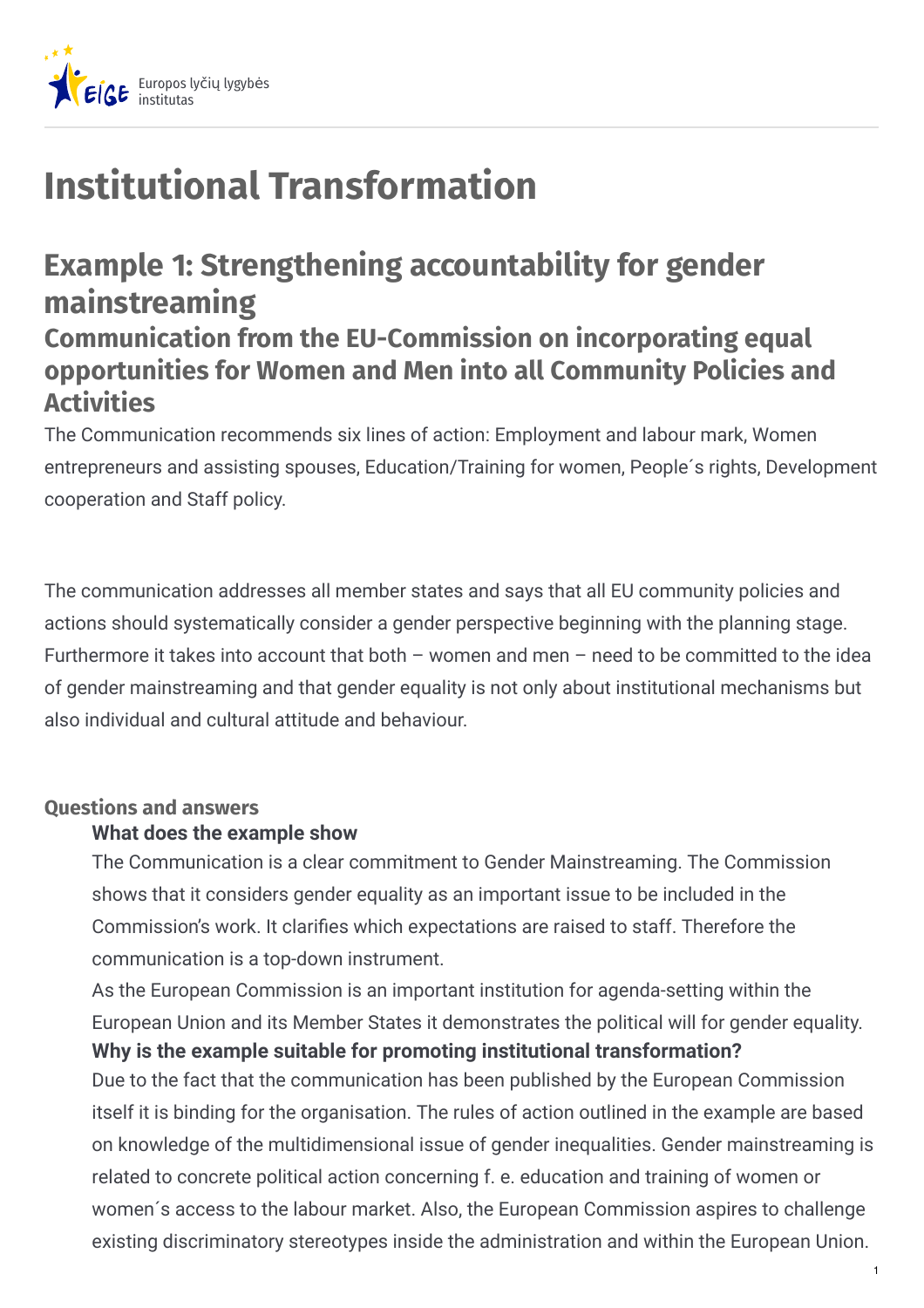#### **What was the example's line of action?**

The European Commission participated in the United Nations' Fourth World Conference on Women held in Beijing in 1995. The Communication was the outcome of a discussion in 1996, following this conference. The EU Commission publishes communications to draw attention on a topical issue. Although communications are policy documents with no mandatory authority or legal effect, it is highly recommended to all member states and various players and organisations to take it into account.

### **Which lesson can be learned in terms of success factors?**

Since the communication by the European Commission was published in 1996, it is influential to the discussion on gender mainstreaming and is widely quoted. The communication was an important move for the many activities for the implementation of gender mainstreaming both within the Commission but also in Member States. It shows that a top-down approach which creates accountability is an important driver for a systematic gender equality policy.

## **High level Inter-ministerial Working Group on Gender Mainstreaming in Austria**

The Inter-ministerial Working Group on gender mainstreaming in Austria was implemented in 2000 by the council of ministries. The tasks of the working group are:

to support and consult on the gender mainstreaming implementation process in all of the Federal ministries as well as on all administrative levels.

Exchange of information and of best practice (national and international);

Development of criteria for the implementation of gender mainstreaming as a strategy ; Monitoring and evaluation of projects, measures and law in regard to objectives set within the implementation of gender mainstreaming

### **Questions and answers**

### **What does the example show**

Although the working group can also be defined as a support structure, it is an example on how to create accountability: the government members are high level executives of the Federal Ministries which are made responsible to move the process and communicating within their ministries and departments. The resolution on establishing the inter-ministerial task force for gender mainstreaming/budgeting refers to milestones of the implementation of gender mainstreaming such as the United Nations' Fourth World Conference held in Beijing in 1995. Referring to an international context is another factor which influences all members' accountability for gender mainstreaming.

**Why is the example suitable for promoting institutional transformation?**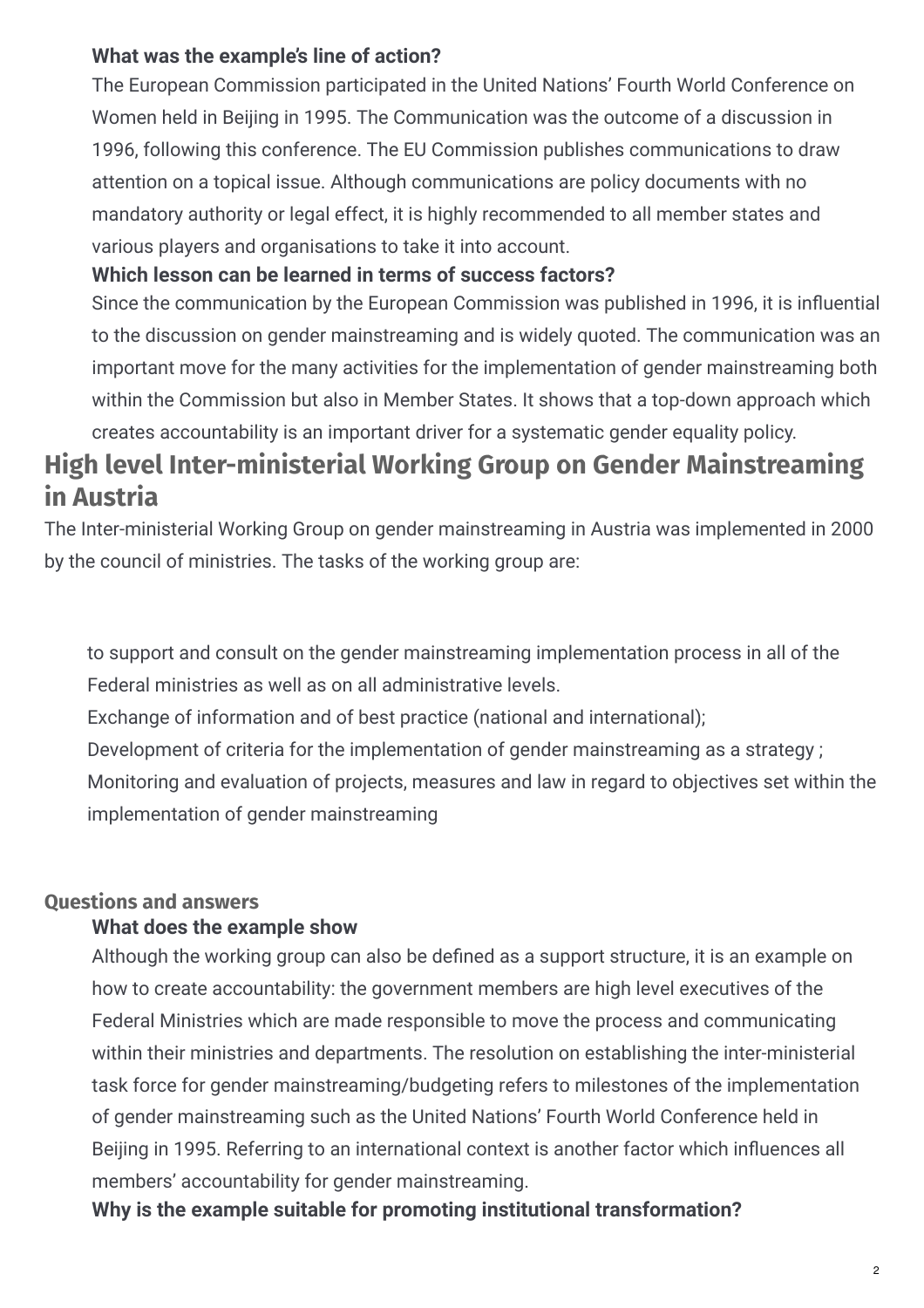The working group is exemplary for creating accountability for gender mainstreaming because it is deployed by the council of ministries which decisions are highly binding. It shows that commitment and accountability can be created through high level bodies if they acknowledge gender equality as an important objective of an institution.

### **Who is involved and in which way?**

At the request of the Federal Minister for Education and Women the IMAG was implemented by the council of ministers. The federal Minister for Education and Women is holding the presidency of the working group.

### **What was the example's line of action?**

The working group was created in 2000 by request from the Federal Minister for Education and Women to the Council of Ministers and was reviewed in 2010. It is affiliated to the federal ministry for education and women.

### **Which lesson can be learned in terms of success factors?**

It is important to make executives/ the management level of an institution responsible for the implementation of gender mainstreaming as defined in law. This creates incentives for the rest of the staff. Also there is more accountability if a managing and coordinating body is in place.

### **System-Wide Action Plan on Gender Equality within the United Nations**

The "UN system-wide Action Plan for Implementation of the CEB United nations system-wide Policy on Gender Equality and the Empowerment of Women" (UN SWAP) is based on a policy statement of the UN Chief Executives Board for Coordination (CEB). The SWAP has the character of a framework for a gender mainstreaming working plan to be applied to many UN organisations. It includes indicators and timetables, allocates responsibilities, and defines accountability mechanisms and resources.

### **Questions and answers**

### **What does the example show**

The SWAP shows that it is possible to create a high level of accountability by using mechanisms of accountability which are already anchored in institutions. It also shows that it is possible to define indicators for performance that are feasible and at the same time demanding in terms of achieving gender equality objectives.

The SWAP is strong on accountability. The term is explained in regard to the UN system and refers to standard accountability systems.

### **Why is the example suitable for promoting institutional transformation?**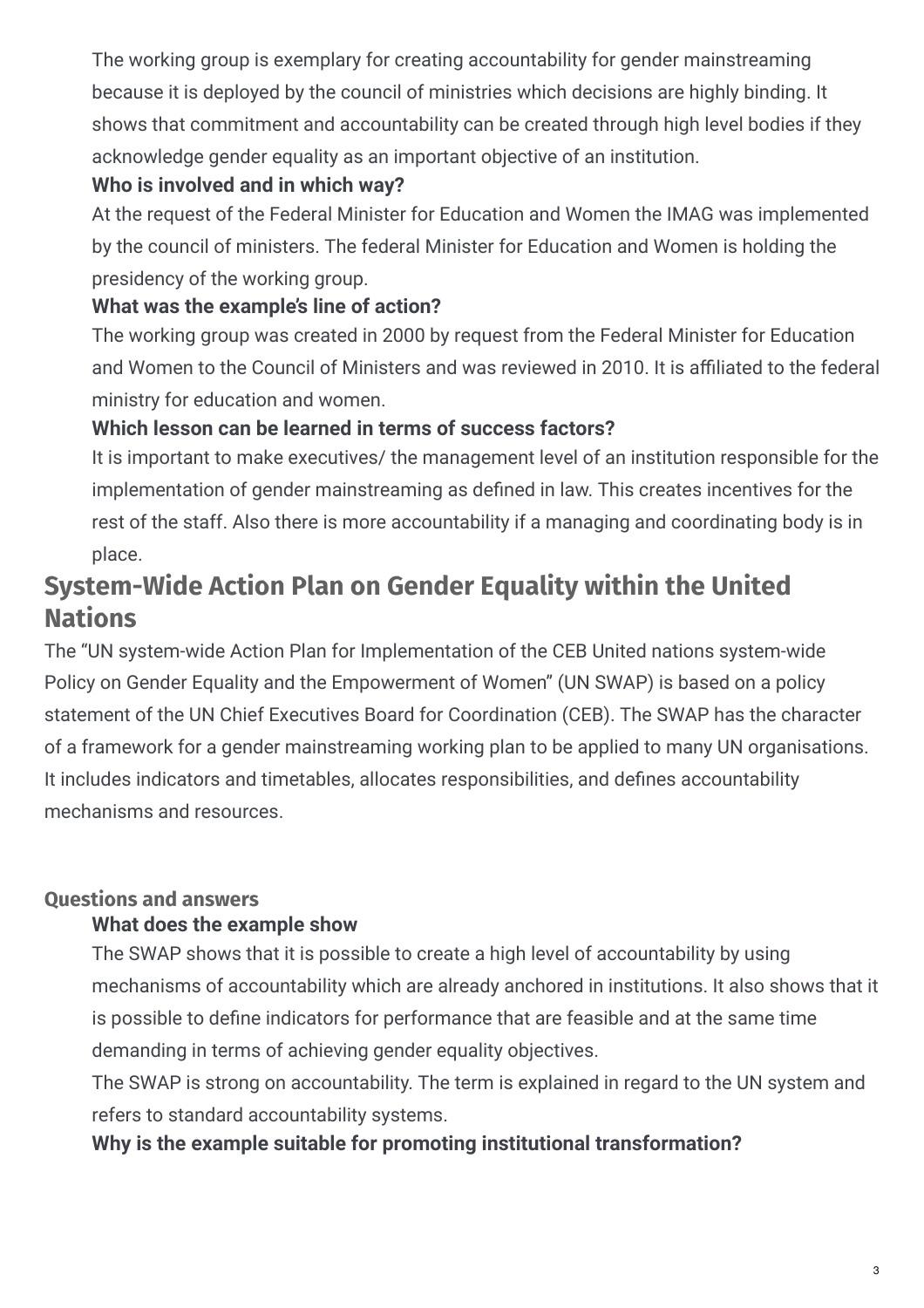Its core elements were an introduction of accountability processes and mechanisms as well as results based management for the implementation of gender equality. It also takes up institutional transformation by including organisational culture as an issue. One of the 15 performance indicators is: "Organizational culture fully supports promotion of gender equality and the empowerment of women" (p. 12).

Each of the 15 indicators has to be rated, with a rating system with a scale of five levels:

- **1** exceeds requirements,
- **2** meets requirements,
- **3** approaches requirements,
- **4** missing,
- **5** not applicable

### **Who was involved and in which way?**

The action plan was developed by UN Women. Within the UN system all in all 35 partner entities are involved; seven of them as piloting entities. However, all UN entities are expected to report on the SWAP. The Human Rights and Gender Equality Task Force developed a scorecard to report on the UN SWAP indicator, as well as the technical notes.

### **What was the example's line of action?**

In 2006 the Chief Executives Board for Coordination (CEB) in a statement decided on a UN wide strategy on mainstreaming gender. Also the Economic and Social Council published a Resolution on "Mainstreaming a gender perspective into all policies and programmes in the United Nations system" in 2010. After the establishment of UN Women in 2010

### **Which components of the example relate to one or more of the 13 steps of the guide and how?**

The SWAP also contains good mechanisms for evaluation (see Step 3). The indicators defined in the SWAP allow evaluating of the implementation of gender mainstreaming in a systematic way.

### **Which lesson can be learned in terms of success factors?**

The example shows a strong commitment from the management level, also the existence of clear statements on top level of the UN on the significance of an effective approach to mainstreaming gender equality can be seen as a success factor in creating accountability mechanisms.

#### **Resources**

Statement by the Chief Executives Board for Coordination (2006):

### Read more on [un.org](http://www.un.org/womenwatch/ianwge/gm/UN_system_wide_P_S_CEB_Statement_2006.pdf)  $\mathbb{Z}^7$